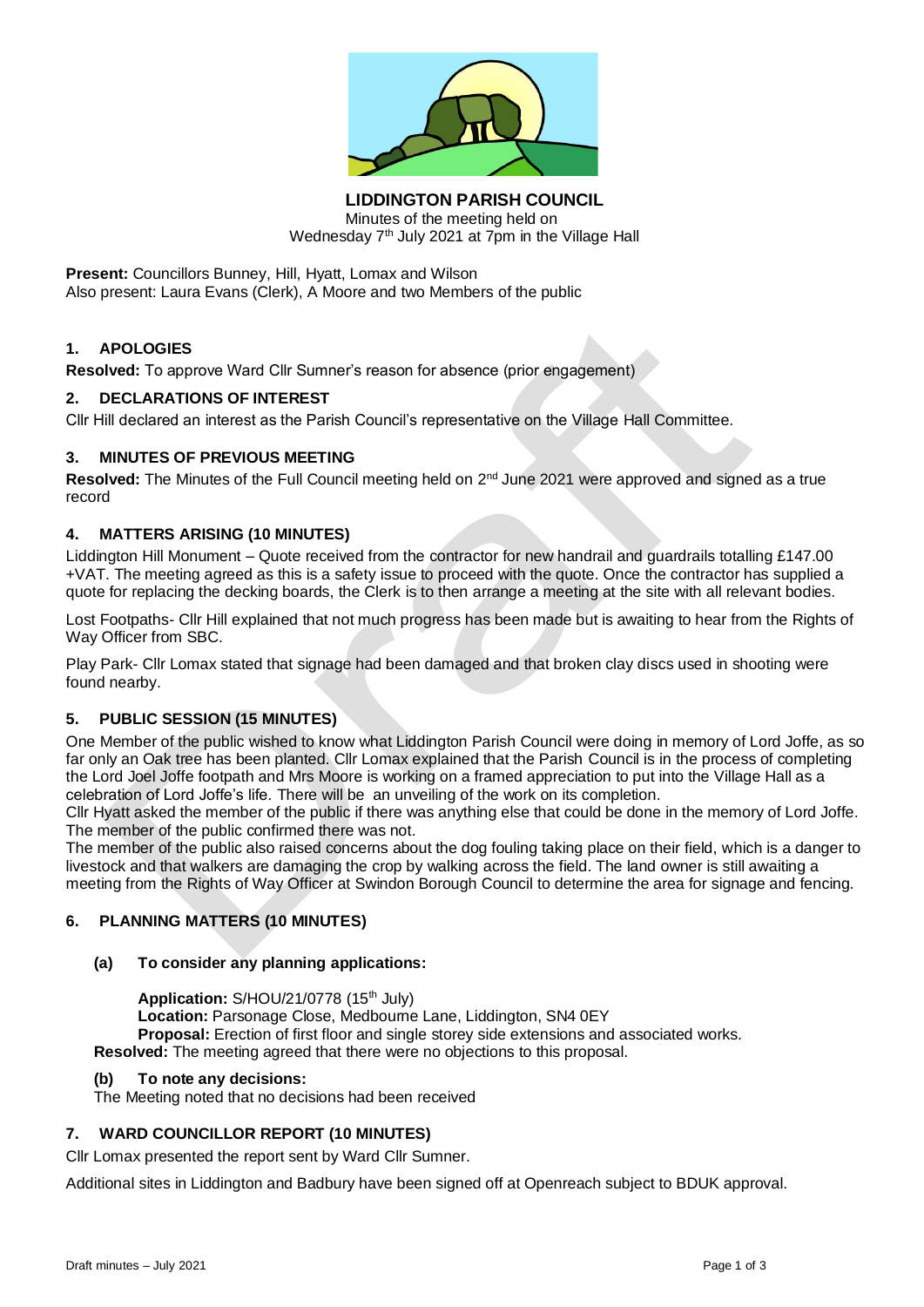## **8. FINANCE (10 MINUTES)**

## (a) **To approve payment of the following invoices**:

• Swindon Borough Council – Highway licence - £125.00- still under dispute, remains unpaid. **Resolved:** Cllr Bunney proposed approval of the invoices, the standing order, recurring payment and ratification of

- the payments made between meetings. Cllr Hyatt seconded the proposal and was unanimously agreed.
	- Clerks remuneration Final Invoice £308.58
	- Beth's Potting Shed-£140.00
	- HMRC Tax & NI Month 3 £93.80

**Resolved:** Cllr Bunney proposed approval of the invoices, the standing order, recurring payment and ratification of the payments made between meetings. Cllr Hyatt seconded the proposal and was unanimously agreed.

- **(b) To approve payment of the following Standing Orders:**
	- Adams & Watt Annual grass cutting contract July instalment £526.34
- **(c) To approve the following Direct Debits:**
- **(d) To approve payment of the following recurring payment**
	- Unlimited webhosting (18/06/2021 17/07/2021) £4.50
- (e) **To ratify payments made between meetings** Salary for May - £208.80 Salary for June - £167.20

# **(f) To receive the monthly accounts reconciliation**

**Resolved:** The meeting noted that the accounts were in a healthy position.

**(g) Q1 Budget Monitoring** 

**Resolved:** The meeting agreed the budget was on track.

## **9. LIMITED ASSURANCE REVIEW**

(a) To confirm period of Public Rights and Publication of Annual Governance & Accountability Return (Exempt Authority) the meeting noted that the period of Public Rights would commence on Monday 12<sup>th</sup> July through to Friday 20<sup>th</sup> August 2021.

### **10. VILLAGE MATTERS (15 MINUTES)**

a) Swing – Quotation attached

**Resolved:** The meeting had agreed to proceed with the quotation of supply and installation of a new cross member. b) Lord Joffe Footpath Posts

Cllr Lomax and Cllr Wilson explained that there has been a dispute with a resident, that is holding up the installation of one of the posts. As it stands no further information had been provided by the resident to suggest the information provided by Liddington Parish Council from Swindon Borough Council was incorrect.

c) Allotments

A Moore tabled a written report, added to the minutes in the minute file, on the update to the allotment lease. Progress has been made with the outstanding 3 points and is awaiting confirmation from LPC's Solicitor that the points have been dealt with ready for the draft lease. Cllr Lomax thanked A Moore for his hard work on this.

# **11. COUNCILLORS' REPORTS (10 MINUTES)**

Councillors who have attended meetings on behalf of the Parish Council or who are responsible for local schemes, amenities and projects will have the opportunity to provide an update on progress made.

Allotments – Cllr Hyatt proposed to have help with the strimming, as it requires a team of people

Playing Field – Cllr Bunney has sent pictures of the replacement piece for the baby swing. Clerk to order from Kompan **Action- Clerk**

Village Hall Committee – The Village Fete is being held on the playing field on  $7<sup>th</sup>$  August, time to be confirmed. Bookings at the Village hall are slowly increasing now due to Covid restrictions being eased.

Town Fund Board – A sub group meeting was held on 29<sup>th</sup> June for an acceptance meeting for Stantec and PER, who were chosen. Support follow up meetings will be held every first Monday of the month until the end of the year for progress updates. The next meeting is being held  $16<sup>th</sup>$  July.

Swindon Area Committee- SAC are seeking approval to change the name to Swindon Local Councils Forum as they believe this is more indicative of the role that it plays.

# **12. PARLIAMENTARY BOUNDARY REVIEW 2023**

Liddington Parish Council would be in East Wiltshire in 2023, Cllrs to make a comment, which can be find via the link supplied on the email.